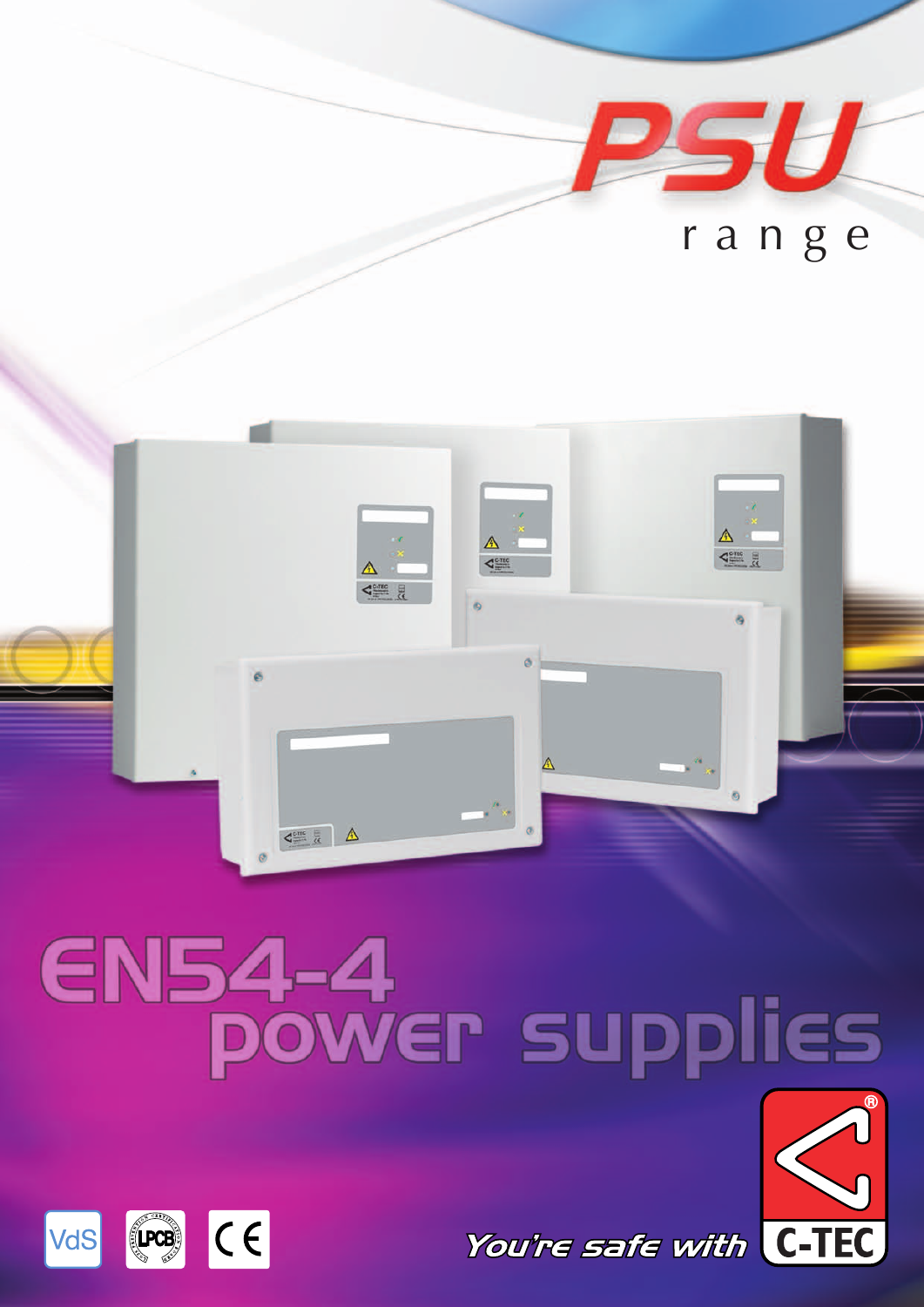#### **EN54-4 power supplies**

## range

**Fire legislation in most European countries now states any power supply performing a mandatory function of a fire alarm system must comply with EN54-4/A2. As such, any power supply controlling a beam detector, auto-dial communicator, aspirating smoke detector, auto-open ventilation system or auxiliary sounder system must comply with this standard.** 

**C-TEC's range of cost-effective, third-party approved EN54-4 switch-mode power supplies include a host of user and installer friendly features, as detailed below.** 

**Five boxed versions are available, four 24V models rated at 1.5A (two types), 3A and 5A, and a 12V 2A model which has an optional STU mounting plate for auto-dial applications. 'Caged' and 'PCB only' versions are also available for use with OEM equipment.**

**All boxed versions are certified to EN54-4:1997/A2:2006 by the VdS or LPCB and are therefore fully compliant with all relevant European directives including the EMC, LVD and CPD (Construction Products) directives.**

#### **Features**



Low current consumption



Deep discharge battery protection and **EN54-4/A2** compliant reporting of battery impedance faults



Single-pole volt-free changeover relay that switches for any fault condition



Three LED indicators - supply present, general fault & aux. fault (for optional connection to third-party eqiuipment)



Environmentally-friendly charging circuit - dissipates just 0.35W compared to the industry norm of around 2.55W.



Optional STU mounting plate (for 12V 2A model only, see page 3 for details)



Optional high-temperature output (activates when internal box temperature reaches 55°C, for connection to ventilation fans, etc.)



All boxed versions third-party certified to EN54-4 (1997/A2:2006) by the VdS or LPCB



Link selectable battery charging capacity for even greater flexibility



Optional 'Caged' and 'PCB only' PSUs also available with exactly the same electronics as our certified PSUs (PSUs with higher charging capacities available to special order)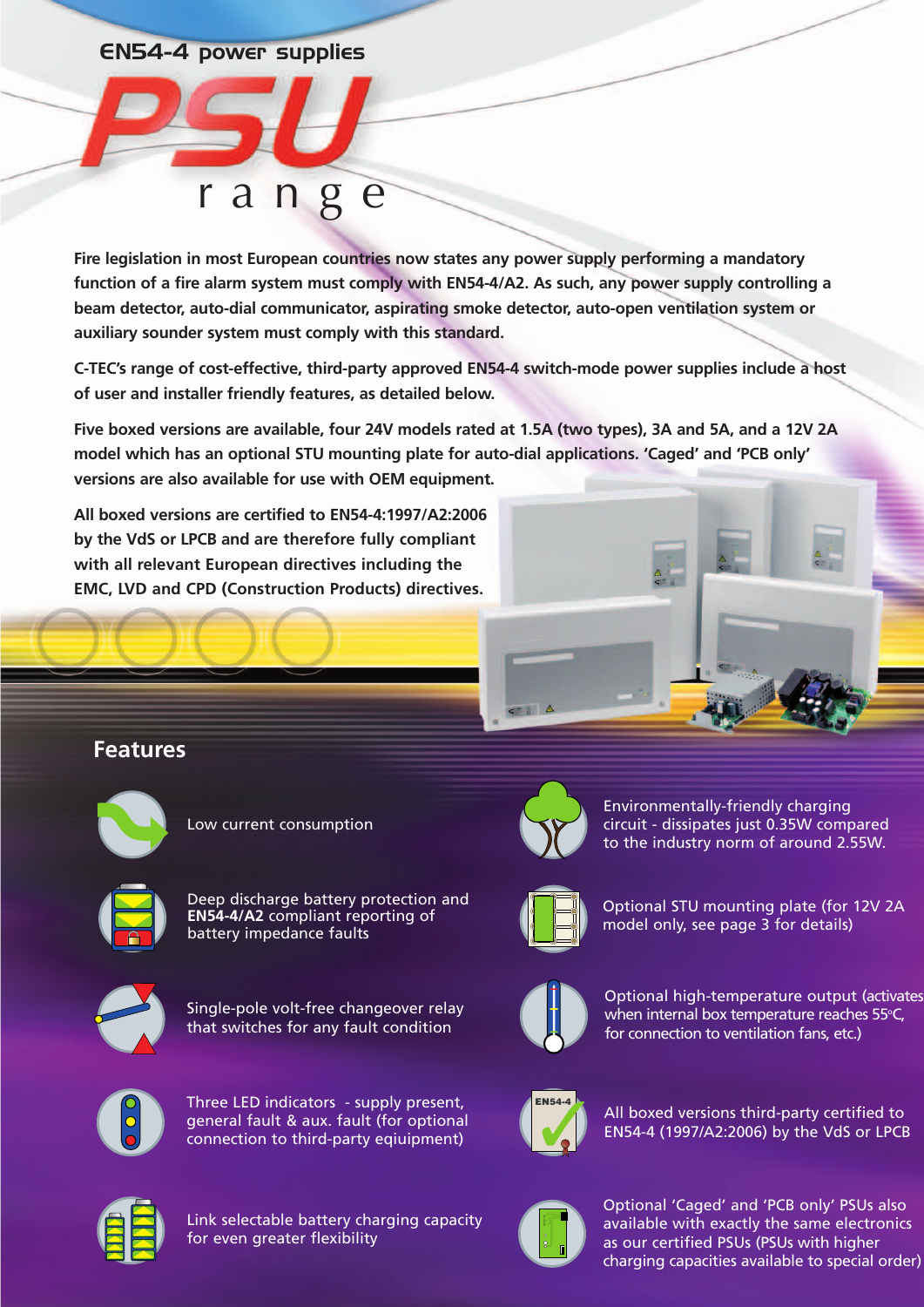| 24V 1.5A EN54-4 Switch Mode Power Supply<br>24V 1.5A EN54-4 Switch Mode Power Supply<br>$\begin{picture}(120,15) \put(0,0){\line(1,0){15}} \put(15,0){\line(1,0){15}} \put(15,0){\line(1,0){15}} \put(15,0){\line(1,0){15}} \put(15,0){\line(1,0){15}} \put(15,0){\line(1,0){15}} \put(15,0){\line(1,0){15}} \put(15,0){\line(1,0){15}} \put(15,0){\line(1,0){15}} \put(15,0){\line(1,0){15}} \put(15,0){\line(1,0){15}} \put(15,0){\line($<br>Max. physical battery size: 2 x 12V 19 Ah<br>Max. physical battery size: 2 x 12V 3 Ah<br>VdS<br><b>VdS</b><br>Standard battery charging capacity: 2.5 Ah to 19 Ah<br>Standard battery charging capacity: 2 Ah to 12 Ah<br>Output option A: 1A DC current, 0.5A charge current<br>Output option A: 1.3A DC current, 0.2A charge current<br>G209196<br>G208156<br>Output option B: 0.5A DC current, 1A charge current<br>Output option B: 0.8A DC current, 0.7A charge current<br>CE<br>CE<br>Enclosure size (WxHxD): 404 x 404 x 110mm<br>Enclosure size (WxHxD): 380 x 235 x 96mm<br>Physical attributes: Metal lid and base<br>0786-CPD-20891<br>Physical attributes: Plastic lid and base<br>0786 CPD-20672<br><b>BF362-3</b><br>BF362-5<br>24V 3A EN54-4 Switch Mode Power Supply<br>24V 5A EN54-4 Switch Mode Power Supply<br>Max. physical battery size: 2 x 12V 12 Ah<br>Max. physical battery size: 2 x 12V 18 Ah<br>(LPCB)<br><b>VdS</b><br>Standard battery charging capacity: 7 Ah to 12 Ah<br>Standard battery charging capacity: 7 Ah to 18 Ah<br><b>PENDING</b><br>Output: 2.3A DC current, 0.7A charge current<br>Output: 4A DC current, 1A charge current<br>G209197<br>Enclosure size (WxHxD): 404 x 404 x 110mm<br>$\epsilon$<br>Enclosure size (WxHxD): 404 x 404 x 110mm<br><b>Physical attributes: Metal lid and base</b><br><b>Physical attributes: Metal lid and base</b><br>CPD PENDING<br>0786-CPD-20892 | <b>BF360-24</b> | BF362-1 |
|---------------------------------------------------------------------------------------------------------------------------------------------------------------------------------------------------------------------------------------------------------------------------------------------------------------------------------------------------------------------------------------------------------------------------------------------------------------------------------------------------------------------------------------------------------------------------------------------------------------------------------------------------------------------------------------------------------------------------------------------------------------------------------------------------------------------------------------------------------------------------------------------------------------------------------------------------------------------------------------------------------------------------------------------------------------------------------------------------------------------------------------------------------------------------------------------------------------------------------------------------------------------------------------------------------------------------------------------------------------------------------------------------------------------------------------------------------------------------------------------------------------------------------------------------------------------------------------------------------------------------------------------------------------------------------------------------------------------------------------------------------------------------------------------------------------------------------------------------------------------------------|-----------------|---------|
|                                                                                                                                                                                                                                                                                                                                                                                                                                                                                                                                                                                                                                                                                                                                                                                                                                                                                                                                                                                                                                                                                                                                                                                                                                                                                                                                                                                                                                                                                                                                                                                                                                                                                                                                                                                                                                                                                 |                 |         |
|                                                                                                                                                                                                                                                                                                                                                                                                                                                                                                                                                                                                                                                                                                                                                                                                                                                                                                                                                                                                                                                                                                                                                                                                                                                                                                                                                                                                                                                                                                                                                                                                                                                                                                                                                                                                                                                                                 |                 |         |
|                                                                                                                                                                                                                                                                                                                                                                                                                                                                                                                                                                                                                                                                                                                                                                                                                                                                                                                                                                                                                                                                                                                                                                                                                                                                                                                                                                                                                                                                                                                                                                                                                                                                                                                                                                                                                                                                                 |                 |         |
|                                                                                                                                                                                                                                                                                                                                                                                                                                                                                                                                                                                                                                                                                                                                                                                                                                                                                                                                                                                                                                                                                                                                                                                                                                                                                                                                                                                                                                                                                                                                                                                                                                                                                                                                                                                                                                                                                 |                 |         |
|                                                                                                                                                                                                                                                                                                                                                                                                                                                                                                                                                                                                                                                                                                                                                                                                                                                                                                                                                                                                                                                                                                                                                                                                                                                                                                                                                                                                                                                                                                                                                                                                                                                                                                                                                                                                                                                                                 |                 |         |
|                                                                                                                                                                                                                                                                                                                                                                                                                                                                                                                                                                                                                                                                                                                                                                                                                                                                                                                                                                                                                                                                                                                                                                                                                                                                                                                                                                                                                                                                                                                                                                                                                                                                                                                                                                                                                                                                                 |                 |         |
|                                                                                                                                                                                                                                                                                                                                                                                                                                                                                                                                                                                                                                                                                                                                                                                                                                                                                                                                                                                                                                                                                                                                                                                                                                                                                                                                                                                                                                                                                                                                                                                                                                                                                                                                                                                                                                                                                 |                 |         |
|                                                                                                                                                                                                                                                                                                                                                                                                                                                                                                                                                                                                                                                                                                                                                                                                                                                                                                                                                                                                                                                                                                                                                                                                                                                                                                                                                                                                                                                                                                                                                                                                                                                                                                                                                                                                                                                                                 |                 |         |
|                                                                                                                                                                                                                                                                                                                                                                                                                                                                                                                                                                                                                                                                                                                                                                                                                                                                                                                                                                                                                                                                                                                                                                                                                                                                                                                                                                                                                                                                                                                                                                                                                                                                                                                                                                                                                                                                                 |                 |         |
|                                                                                                                                                                                                                                                                                                                                                                                                                                                                                                                                                                                                                                                                                                                                                                                                                                                                                                                                                                                                                                                                                                                                                                                                                                                                                                                                                                                                                                                                                                                                                                                                                                                                                                                                                                                                                                                                                 |                 |         |
|                                                                                                                                                                                                                                                                                                                                                                                                                                                                                                                                                                                                                                                                                                                                                                                                                                                                                                                                                                                                                                                                                                                                                                                                                                                                                                                                                                                                                                                                                                                                                                                                                                                                                                                                                                                                                                                                                 |                 |         |
|                                                                                                                                                                                                                                                                                                                                                                                                                                                                                                                                                                                                                                                                                                                                                                                                                                                                                                                                                                                                                                                                                                                                                                                                                                                                                                                                                                                                                                                                                                                                                                                                                                                                                                                                                                                                                                                                                 |                 |         |
|                                                                                                                                                                                                                                                                                                                                                                                                                                                                                                                                                                                                                                                                                                                                                                                                                                                                                                                                                                                                                                                                                                                                                                                                                                                                                                                                                                                                                                                                                                                                                                                                                                                                                                                                                                                                                                                                                 |                 |         |
|                                                                                                                                                                                                                                                                                                                                                                                                                                                                                                                                                                                                                                                                                                                                                                                                                                                                                                                                                                                                                                                                                                                                                                                                                                                                                                                                                                                                                                                                                                                                                                                                                                                                                                                                                                                                                                                                                 |                 |         |
|                                                                                                                                                                                                                                                                                                                                                                                                                                                                                                                                                                                                                                                                                                                                                                                                                                                                                                                                                                                                                                                                                                                                                                                                                                                                                                                                                                                                                                                                                                                                                                                                                                                                                                                                                                                                                                                                                 |                 |         |
|                                                                                                                                                                                                                                                                                                                                                                                                                                                                                                                                                                                                                                                                                                                                                                                                                                                                                                                                                                                                                                                                                                                                                                                                                                                                                                                                                                                                                                                                                                                                                                                                                                                                                                                                                                                                                                                                                 |                 |         |
|                                                                                                                                                                                                                                                                                                                                                                                                                                                                                                                                                                                                                                                                                                                                                                                                                                                                                                                                                                                                                                                                                                                                                                                                                                                                                                                                                                                                                                                                                                                                                                                                                                                                                                                                                                                                                                                                                 |                 |         |
|                                                                                                                                                                                                                                                                                                                                                                                                                                                                                                                                                                                                                                                                                                                                                                                                                                                                                                                                                                                                                                                                                                                                                                                                                                                                                                                                                                                                                                                                                                                                                                                                                                                                                                                                                                                                                                                                                 |                 |         |
|                                                                                                                                                                                                                                                                                                                                                                                                                                                                                                                                                                                                                                                                                                                                                                                                                                                                                                                                                                                                                                                                                                                                                                                                                                                                                                                                                                                                                                                                                                                                                                                                                                                                                                                                                                                                                                                                                 |                 |         |
|                                                                                                                                                                                                                                                                                                                                                                                                                                                                                                                                                                                                                                                                                                                                                                                                                                                                                                                                                                                                                                                                                                                                                                                                                                                                                                                                                                                                                                                                                                                                                                                                                                                                                                                                                                                                                                                                                 |                 |         |
|                                                                                                                                                                                                                                                                                                                                                                                                                                                                                                                                                                                                                                                                                                                                                                                                                                                                                                                                                                                                                                                                                                                                                                                                                                                                                                                                                                                                                                                                                                                                                                                                                                                                                                                                                                                                                                                                                 |                 |         |
|                                                                                                                                                                                                                                                                                                                                                                                                                                                                                                                                                                                                                                                                                                                                                                                                                                                                                                                                                                                                                                                                                                                                                                                                                                                                                                                                                                                                                                                                                                                                                                                                                                                                                                                                                                                                                                                                                 |                 |         |
|                                                                                                                                                                                                                                                                                                                                                                                                                                                                                                                                                                                                                                                                                                                                                                                                                                                                                                                                                                                                                                                                                                                                                                                                                                                                                                                                                                                                                                                                                                                                                                                                                                                                                                                                                                                                                                                                                 |                 |         |
|                                                                                                                                                                                                                                                                                                                                                                                                                                                                                                                                                                                                                                                                                                                                                                                                                                                                                                                                                                                                                                                                                                                                                                                                                                                                                                                                                                                                                                                                                                                                                                                                                                                                                                                                                                                                                                                                                 |                 |         |
|                                                                                                                                                                                                                                                                                                                                                                                                                                                                                                                                                                                                                                                                                                                                                                                                                                                                                                                                                                                                                                                                                                                                                                                                                                                                                                                                                                                                                                                                                                                                                                                                                                                                                                                                                                                                                                                                                 |                 |         |
|                                                                                                                                                                                                                                                                                                                                                                                                                                                                                                                                                                                                                                                                                                                                                                                                                                                                                                                                                                                                                                                                                                                                                                                                                                                                                                                                                                                                                                                                                                                                                                                                                                                                                                                                                                                                                                                                                 |                 |         |
|                                                                                                                                                                                                                                                                                                                                                                                                                                                                                                                                                                                                                                                                                                                                                                                                                                                                                                                                                                                                                                                                                                                                                                                                                                                                                                                                                                                                                                                                                                                                                                                                                                                                                                                                                                                                                                                                                 |                 |         |
|                                                                                                                                                                                                                                                                                                                                                                                                                                                                                                                                                                                                                                                                                                                                                                                                                                                                                                                                                                                                                                                                                                                                                                                                                                                                                                                                                                                                                                                                                                                                                                                                                                                                                                                                                                                                                                                                                 |                 |         |
|                                                                                                                                                                                                                                                                                                                                                                                                                                                                                                                                                                                                                                                                                                                                                                                                                                                                                                                                                                                                                                                                                                                                                                                                                                                                                                                                                                                                                                                                                                                                                                                                                                                                                                                                                                                                                                                                                 |                 |         |
|                                                                                                                                                                                                                                                                                                                                                                                                                                                                                                                                                                                                                                                                                                                                                                                                                                                                                                                                                                                                                                                                                                                                                                                                                                                                                                                                                                                                                                                                                                                                                                                                                                                                                                                                                                                                                                                                                 |                 |         |
|                                                                                                                                                                                                                                                                                                                                                                                                                                                                                                                                                                                                                                                                                                                                                                                                                                                                                                                                                                                                                                                                                                                                                                                                                                                                                                                                                                                                                                                                                                                                                                                                                                                                                                                                                                                                                                                                                 |                 |         |
|                                                                                                                                                                                                                                                                                                                                                                                                                                                                                                                                                                                                                                                                                                                                                                                                                                                                                                                                                                                                                                                                                                                                                                                                                                                                                                                                                                                                                                                                                                                                                                                                                                                                                                                                                                                                                                                                                 |                 |         |
|                                                                                                                                                                                                                                                                                                                                                                                                                                                                                                                                                                                                                                                                                                                                                                                                                                                                                                                                                                                                                                                                                                                                                                                                                                                                                                                                                                                                                                                                                                                                                                                                                                                                                                                                                                                                                                                                                 |                 |         |
|                                                                                                                                                                                                                                                                                                                                                                                                                                                                                                                                                                                                                                                                                                                                                                                                                                                                                                                                                                                                                                                                                                                                                                                                                                                                                                                                                                                                                                                                                                                                                                                                                                                                                                                                                                                                                                                                                 |                 |         |

#### **12V 2A EN54-4 Switch Mode Power Supply (with optional STU mounting plate) BF360-12**

The BF360-12 is specifically designed to combat an area of fire alarm system non-compliance that is often overlooked - their connection to remote monitoring centres via 12V security system STUs or autodiallers.

At present, fire alarm systems that require such monitoring are typically connected to 12V security system STUs already fitted on site. Unfortunately, the power supplies used to power these STUs normally only offer 8 hours standby, are not connected to a dedicated mains supply and do not include the features demanded by EN54-4 (such as battery impedance monitoring, temperature compensated charging, independently audited Factory Process Control, CPD compliance, etc). The BF360-12 aims to make this practice obsolete by allowing the use of 12V STUs (which are typically 25% cheaper than 24V STUs) with a cost-effective EN54-4 compliant PSU thereby facilitating compliance with BS5839-1 (or European equivalents).

An optional STU mounting plate is also available (order code BF360SP).